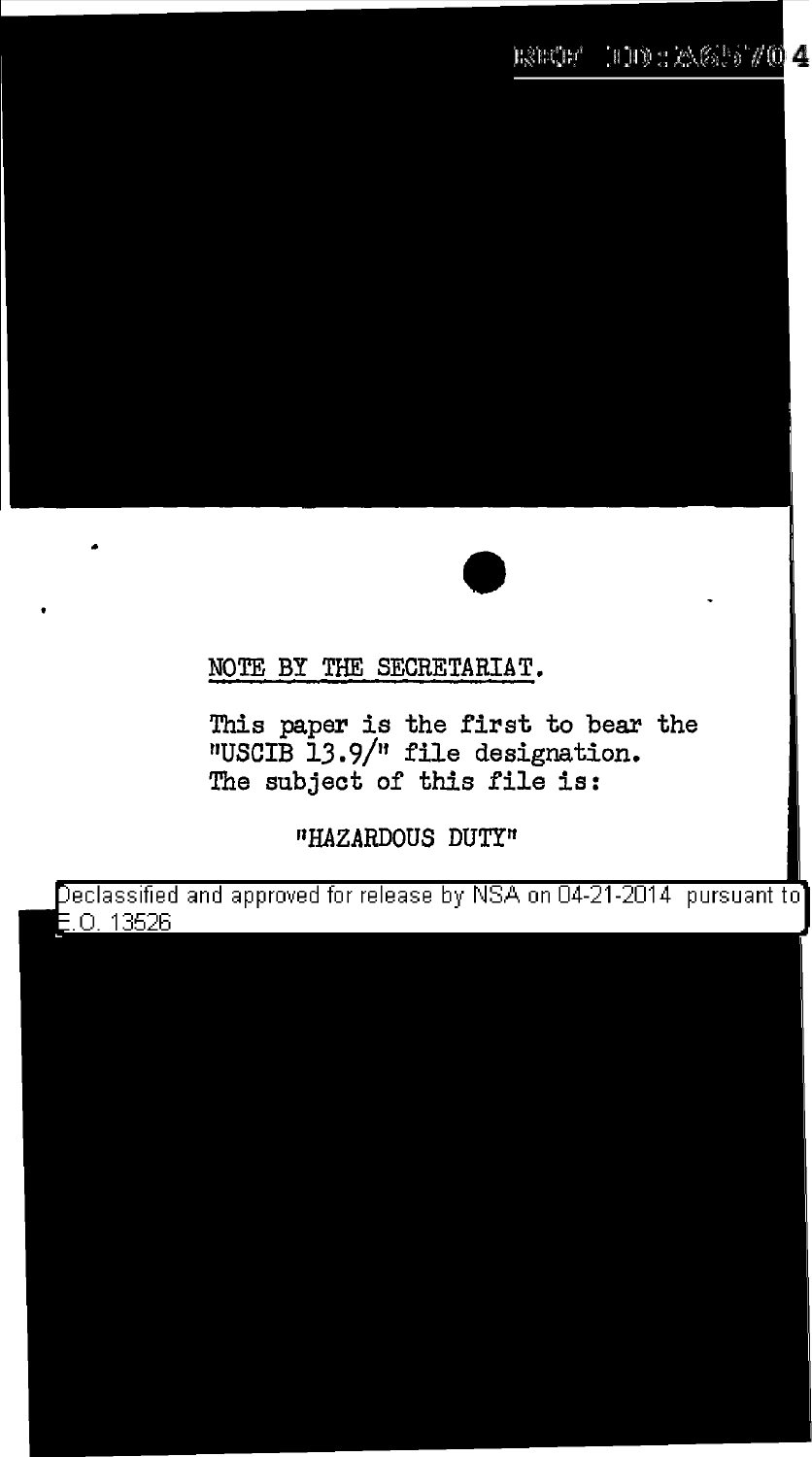

USCIB:  $13.9/1$ 

24

12 May 1954

### TOP SECRET - U.S. EYES ONLY

MEMORANDUM FOR THE MEMBERS OF USCIBEC:

Subject: Hazardous Activities.

Reference: Paragraphs 29 through 31 of Appendix "B" to the UKUSA Agreement.

1. The enclosed Report of the Chairman of the Security Committee forwarding a proposed directive in implementation of the reference is submitted for consideration. The Executive Secretary concurs.

2. Members are requested to execute the attached vote sheet and return it to this office prior to 1700, Friday, 21 May 1954.

S. Navy ain, U. Executive Secretary, USCIB

Enclosure SEC #0004 dtd 10 May 1954.

USCIB: 13.9/l

Declassified and approved for release by NSA on 02-26-2014 pursuant to E. 0. 1352B *TDPS.ECRBT*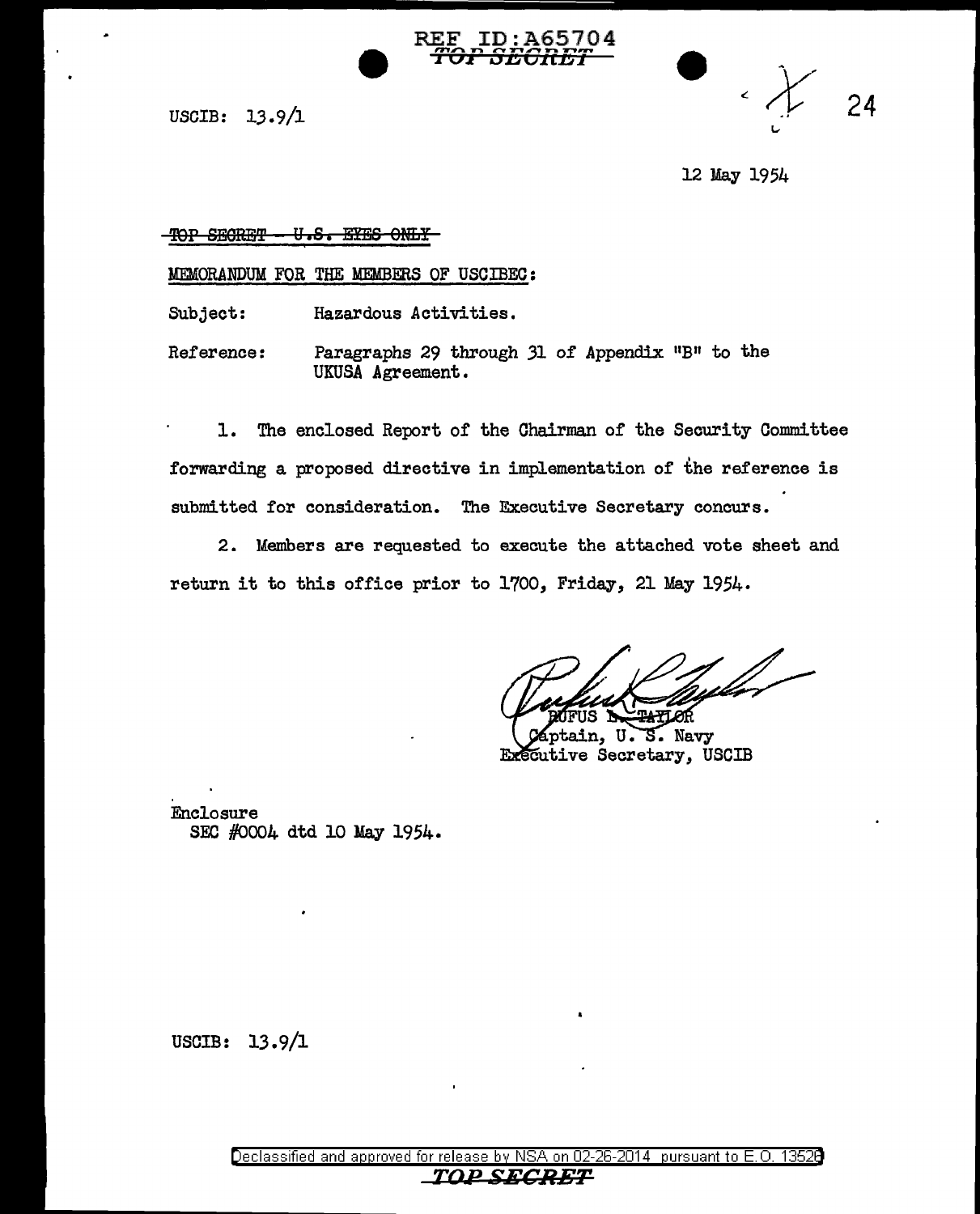



SEC #0004

10 May 1954

TOP SECRET - U.S. EYES ONLY

### MEMORANDUM FOR THE EXECUTIVE SECRETARY, USCIB

Subject: Assignment of COMINT Personnel to Hazardous Duties

1. The Security Committee, as requested by the Executive Secretary, has prepared a draft directive (attached) outlining USCIB policy regarding the assignment of COMINT personnel to hazardous duties. All pertinent portions of Appendix B to the UKUSA Agreement are included in this directive.

2. The SECCOM believes that the parent USCIB member should be responsible for the assignment of indoctrinated personnel to groups, in accordance with their knowledge of COMINT, and the subsequent removal of their names from those groups after appropriate post de-briefing intervals. In regard to an individual supplied to another member department or agency, this directive requires the using activity to furnish the parent activity with a recommendation concerning the group to which that individual should be assigned.

*3.* The SECCOM believes that exceptions for groups A, B and *G* personnel should be approved by the parent USOIB member - an exception for group D must be approved by USCIB.

> (Signed) WILLIAM R. CULMER Major, Arty., USA Chairman, SEGGOM

Enclosure a/a

Enclosure with USGIB 13.9/l dtd 12 May 1954.

*'FOP SECRET*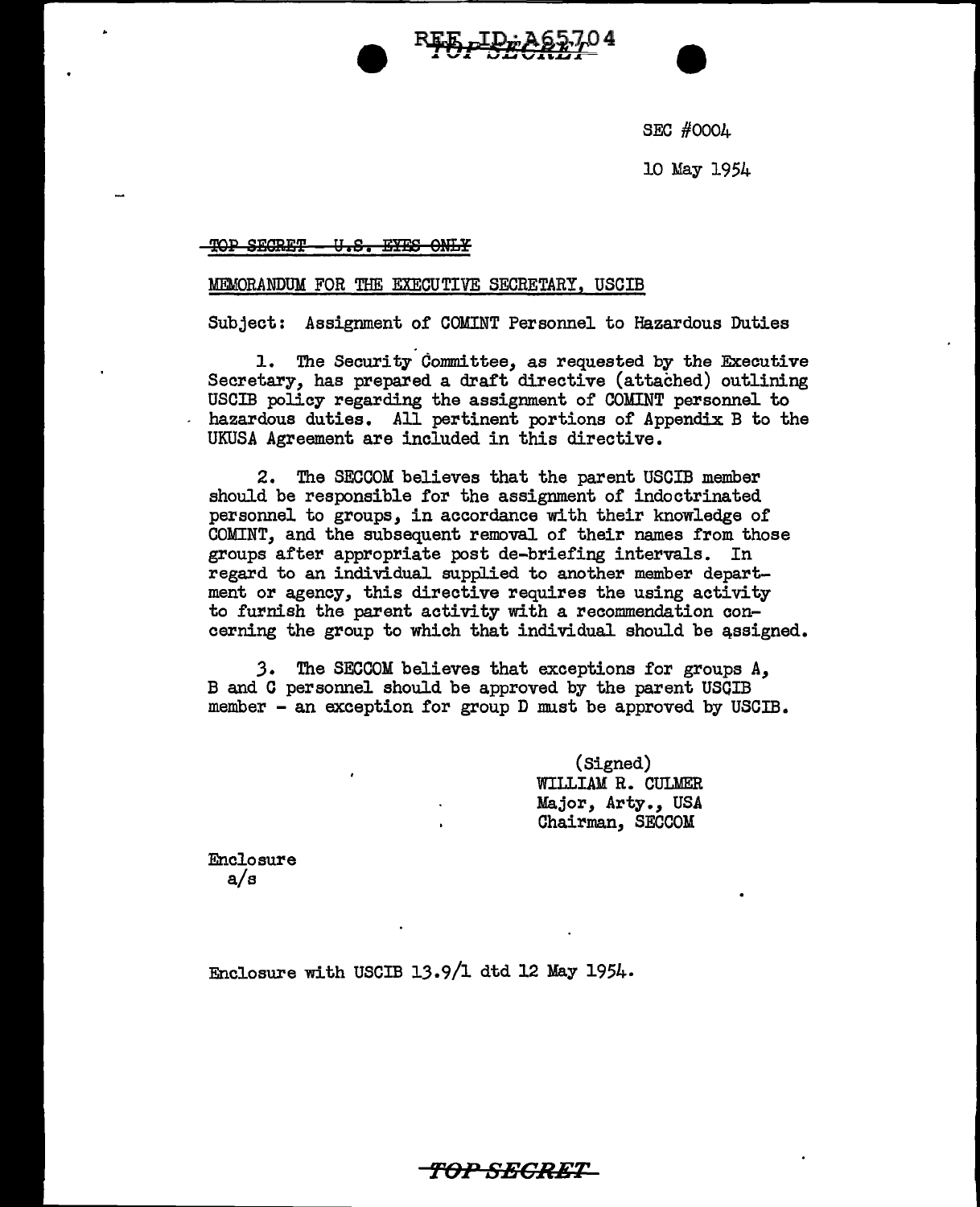



 $\overline{\text{CDD}}$  # USCIB DIRECTIVE NUMBER (Approved by USCIB on

### SSIGNMENT OF COMINT PERSONNEL TO HAZARDOUS DUTIES

### PURPOSE AND SCOPE I.

The purpose of this directive is to prescribe USCIB policy concerning engagement in hazardous activities by personnel who have previously been indoctrinated for COMINT.

#### II. **DEFINITIONS**

Hazardous Activities--For the purpose of this directive. hazardous activities are those which place a person in a position where he runs a substantial risk of being captured or otherwise subjected to interrogation, e.g.:

- a. Duties behind enemy lines, or in shore operations off an enemy or Iron Curtain country.
- b. Flights over enemy or Iron Curtain territory unless on recognized corridor routes.
- Raids, minor formation attacks, underwater demolition  $\mathbf{c}_{\bullet}$ operations, and service with a unit or formation forward of Division Headquarters.
- d. Duty in or visits to Iron Curtain countries and also other areas where from time to time local conditions are considered to involve an unacceptable risk.
- Transit through the Soviet Zones of Germany and Austria О. unless in authorized military or diplomatic transport on regular routes.

# *TOP SECRET*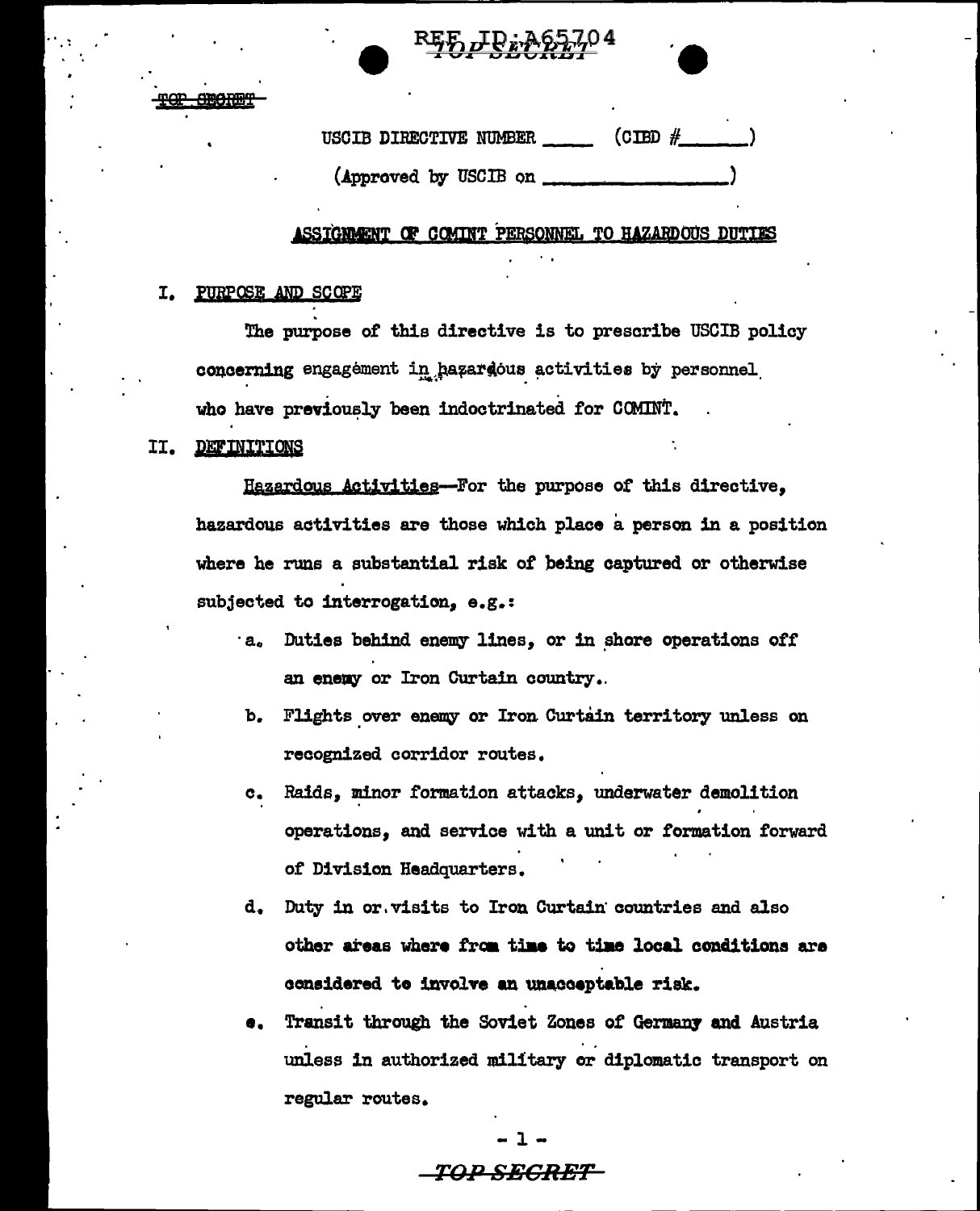

### **TOP SECRET**

### III. POLICY AND PROCEDURES

A. GENERAL - Every effort shall be made to ensure that no person who has a knowledge of current value about COMINT, such that his capture or interrogation could be a substantial risk to the security of CCMINT, shall be assigned to or engage in activities of a hazardous nature, or engage, officially or unofficially, in such activities. B. ASSIGNMENT TO GROUPS -

1. All persons who are or have been indoctrinated will be divided into four groups:

- a. GROUP A Producers or Category I COMINT who have no knowledge of other Categories are classed as Group A. They may be assigned to hazardous activities only on the authority of senior officers. (No restrictions are applied to the recipients or non-indoctrinated producers of Category I COMINT only.)
- b. GROUP  $B Individuals$  who have knowledge of current value about Category II COMINT are classed as Group B. They may be assigned. to hazardous activities only after six months separation from such material.
- c. GROUP C Individuals, other than those specified in subparagraph d. below, who have knowledge of current value about Category III COMINT are classed as Group C. They may be assigned to hazardous activities only after a separation of one year or longer from this type of information.

## - 2 -  $\begin{array}{cc} -2 & -2 \ -2 & -1 \end{array}$ <br>Approved by USCIB on  $\begin{array}{cc} -2 & -2 \end{array}$  CIBD  $\#$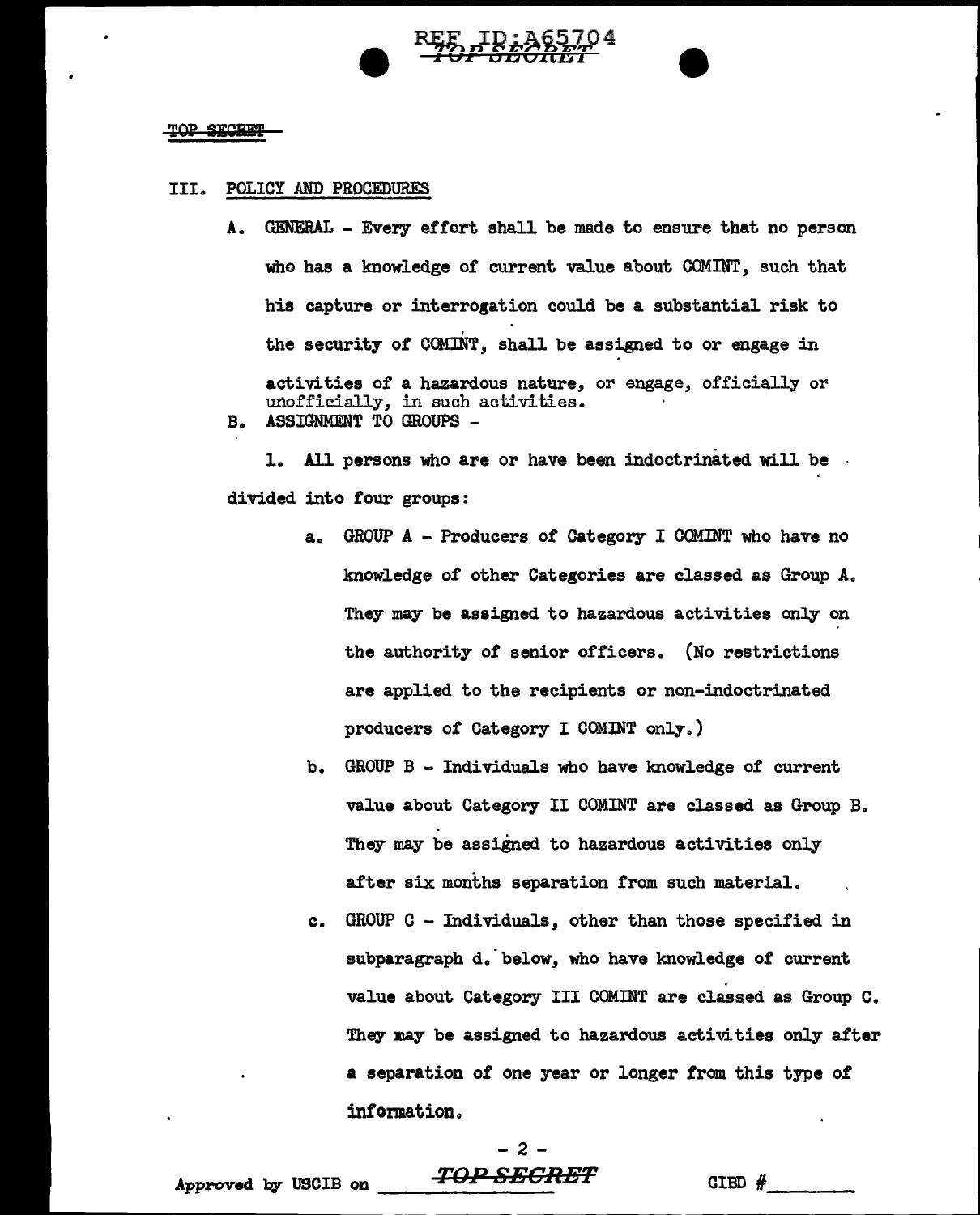### <del>OP SECRIT</del>

d. GROUP D - Individuals with precise knowledge of COMINT processing techniques, ccapetence, or potential, regarding the more sensitive Category III COMINT material are classed as Group D. They shall not be assigned to hazardous activities at anr time.

2. Responsibility for assignment to Groups A, B, C or D above, of individuals cleared for COMINT by USCIB members and cancellation after appropriate post de-briefing in'ervals rests with the parent USCIB member. USCIB member departments or agencies using indoctrinated persons from another member department or agency shall, upon release of such individuals to their parent activity, furnish that activity with suitable recommendations regarding the group to which those individuals should be assigned.

C. EXCEPTIONS - Exceptions to the above policy shall be authorized only after careful consideration in each instance of the advantages to be gained, as opposed to the risk involved. In considering exceptions to Paragraph II. d. the protection offered by diplomatic status should not automatically be considered sufficient, but should be assessed in the light of the particular circumstances involved.

1. An exception in the case of GROUP *A,* B or C personnel shall be approved by the USOIB member of the department or agency concemed.. The Executive Secretary USCIB shall be promptly notified of each exception approved.

$$
-3 -
$$

 $-3$  -<br>Approved by USCIB on  $\overline{C}$   $\overline{C}$   $\overline{C}$   $\overline{C}$   $\overline{C}$   $\overline{C}$   $\overline{C}$   $\overline{C}$   $\overline{C}$   $\overline{C}$   $\overline{C}$   $\overline{C}$   $\overline{C}$   $\overline{C}$   $\overline{C}$   $\overline{C}$   $\overline{C}$   $\overline{C}$   $\overline{C}$   $\overline{C}$   $\overline{C}$   $\overline$ 

TOPSEGRET